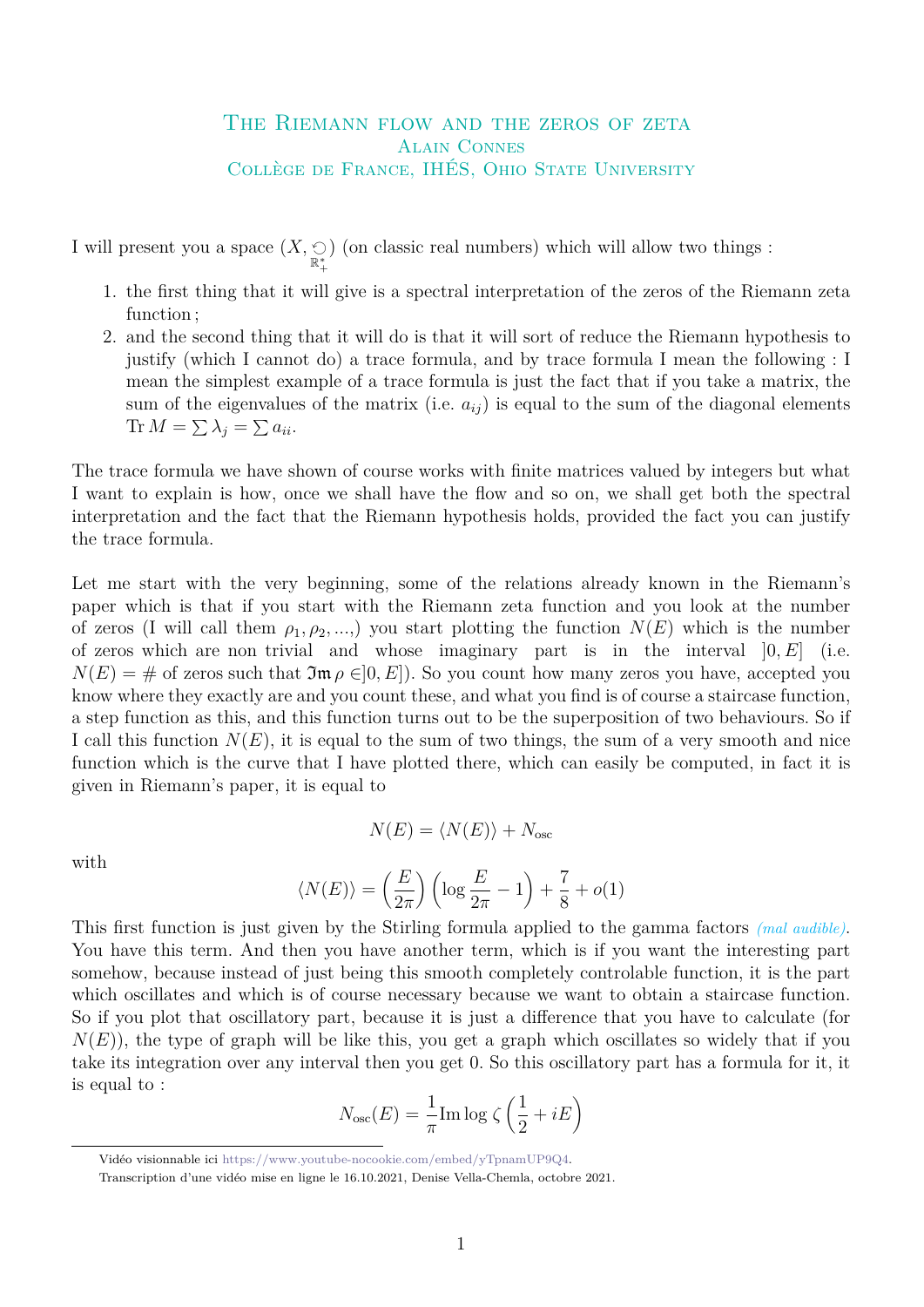(the factor  $\frac{1}{\pi}$  because you count an integer), and you have to take the branch of the log which comes from  $+\infty$ . And this function is in  $O(\log E)$ . And one very important observation which is motivating the problem of spectral interpretation of zeros is the following, it is due both theoretically to Hugh Montgomery and to an experimentalist Andrew Odlyzko ; the observation is the following : it's that if you separate the two behaviours, between the behaviour which is the average and the behaviour which is the oscillatory part, the best way to separate them is to rescale the zeros, in that we call *x*<sub>*j*</sub> the average value evaluated on  $\rho_j$  (noté  $x_j = \langle N(\rho_j) \rangle$ ), this makes that now this curve there is replaced by a step by step log 1 *(mal audible)*. Somehow the *x<sup>j</sup>* means is equal to one. So what you do now, you count the number of pairs  $(i, j)$  in an interval [1, M] of integers such that  $x_i - x_j$  belongs to some interval  $[\alpha, \beta]$  and what Montgomery proved in a certain range and what Odlyzko checked with very high precision is that this function is equivalent to

$$
\#\{i, j \in [1, M]; x_i - x_j \in [\alpha, \beta]\} \sim M \int_{\alpha}^{\beta} \left(1 - \left(\frac{\sin \pi u}{\pi u}\right)^2\right) du
$$

So that's a fact, which is conjectured in general, and which is numerically tested.

And now the amazing fact somehow is that this is statistics *(showing the integral)*. It is very different from statistics from random numbers. If you have random numbers, you don't have this integral behaviour, you just have a Poisson distribution.

And this statistics is exactly identical to the statistics of eigenvalues of a random hermitian matrix. This was observed in a famous encounter between Hugh Montgomery and Freeman Dyson, in Princeton. Dyson proved that this was the statistics of eigenvalues of a random hermitian matrix.

Now we come up with the following idea : where are random matrices occuring. Why were they invented ? They were invented by physicists, precisely because when they want to compute energy levels for atomic spectra, they found that it was a mess and the only way to obtain something was to deal with random matrices but the matrices they used were not hermitian. The matrices that you get for atomic systems are real symmetrical matrices, it's different.

So there is then an obvious problem which is that if those zeros are sort of statistics reinterpreted as eigenvalues of a suitable operator, this operator and the corresponding Hilbert space will get a name because this idea of interpreting zeros as eigenvalues of operators is an old idea. It is an idea which was began by Pólya and also Hilbert. So I will just use the terminology and I will call a Pólya-Hilbert space H this hypothetical Hilbert space and I will call D the hypothetical operator. This operator should be such that its zeros are exactly the non-trivial zeros of zeta and then, what you would like to prove is that

$$
\left(D - \frac{1}{2}\right)^* = -\left(D - \frac{1}{2}\right)
$$

(*D* is skew-adjoint).

Now there is another very important follow-up to this idea which is the work of Atle Selberg in which what Selberg did, really, is to construct a system, exactly as the two others did, namely by quantizing a classical system. What was the classical system in Selberg space, it was the geodesic flow on a suitable riemannian manifold *M*, and some of this geodesic flow of course gives by quantization the Laplacian acting in the metric *L* 2 . However, the work of Selberg did give formulas which were very close to the formulas of number theory, and it is the hoped fact by two reasons.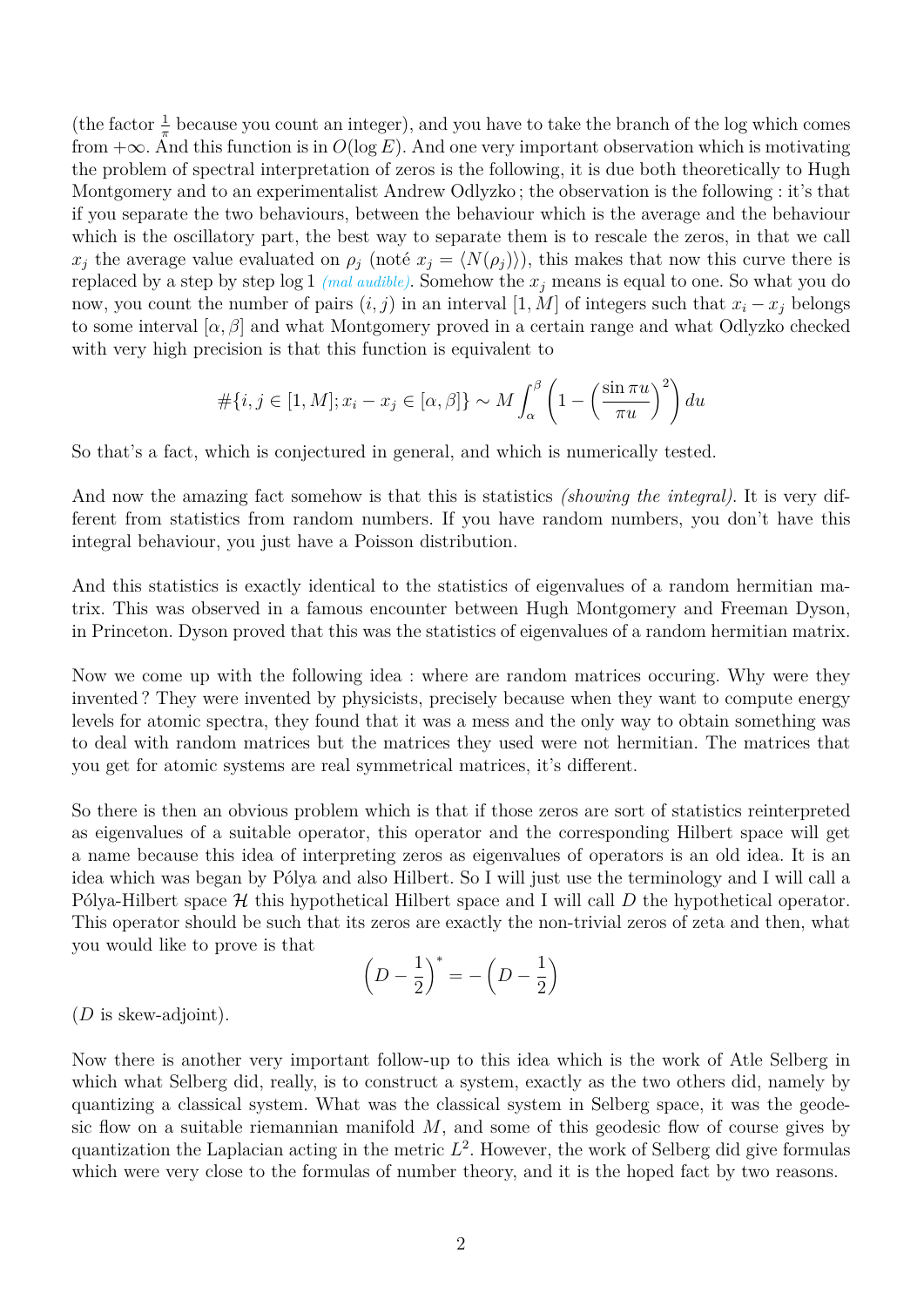The first reason is that somehow, whereas in the Riemann zeta function, you have a number of eigenvalues that grow by  $E$  (like  $E$  (log  $E$ )), in the case of Selberg, we have something that grows faster.

The second thing is that whenever you take a geodesic flow, or in fact whenever you take a flow on a space which has time-reversal symmetry (time-reversal symmetry is the following thing, it is that you have a symmetry of the phase space : in the case of a geodesic flow, this symmetry is just that  $(p, q)$  goes to  $(-p, q)$  (i.e.  $(p, q) \rightarrow (-p, q)$ ). But that will hold for any Hermitian covering Hamiltonian of the form

$$
H = \frac{1}{2m}p^2 + V(q)
$$

 $(V(q))$  is some potential). So each time you will have a system that doesn't change when you pass from (*p, q*) to (−*p, q*), you will have some trouble. Because when you quantize the system, you do not get an Hermitian matrix, but what you get is a real symmetrical valued matrix. Now the real symmetrical valued matrices don't have the same statistics as what you want. But there is another way to see it very quickly, which is that when you have a system that have that type of symmetry, there is a resonance between two orbits, two closed orbits of the system, the orbit over  $(p, q)$  is transformed when you take  $(-p, q)$  instead of  $(p, q)$ , so they will have the same length and so on and so forth.

Well, people are hunting for such a system and let me show you why this hunt, as it was set up, has food up : let me speak about the work of M. Berry and J. Keating, these are general ideas coming from quantum chaos, but what one should do then is to look for a classical system, typically a system like the flow over the manifold which under quantization will provided the good Pólya-Hilbert space operator. We can do the same type of computation that the one I was saying for the number of zeros of zeta, we can do it for the number of eigenvalues of the Hamiltonian which belong to the interval  $[0, E]$  (i.e.  $N_H(E) = \#$  of eigenvalues of  $H \in [0, E]$ ). So you can extend this and what you will get is that it will break into two pieces : there is one piece which is quantized as a volume in the phase space (this is the average value) and there is another part which is the oscillatory part :

$$
N_H(E) = \langle N_H(E) \rangle + N_{\rm osc}(E)
$$

You can actually expand this oscillatory part by an asymptotic expansion and what you find out is that this asymptotic expansion is covered by (you have to assume that the system is suitably chaotic and so on) but you can write an asymptotic expansion of the oscillatory part and it looks like this, for a system that have *(mal audible)* of dimension 2 (it is not an exact formula but it is an asymptotic formula) :

$$
N_{\text{osc}}(E) \simeq \frac{1}{\pi} \sum_{\gamma} \sum_{m=1}^{\infty} \frac{1}{m} \frac{1}{2 \sin\left(\frac{m\lambda_{\gamma}}{2}\right)} \sin(mE T_{\gamma}^{\#})
$$

*γ* labels the periodic orbits. But I label the periodic orbits only once, I don't label the traversal of the periodic orbits. And then (*m* index), you sum on the number of times you traverse the periodic orbits, in positive direction, and  $T_\gamma$  is the length of the *(mal audible)*;  $\lambda_\gamma$  is called the instability exponent of the orbit. It is not an exact formula, it's something that you can use in practice and so on.

Now what you do if you want to have some information about this hypothetical flow, you should certainly be able to compare the formula that gives you this with the formula that you would get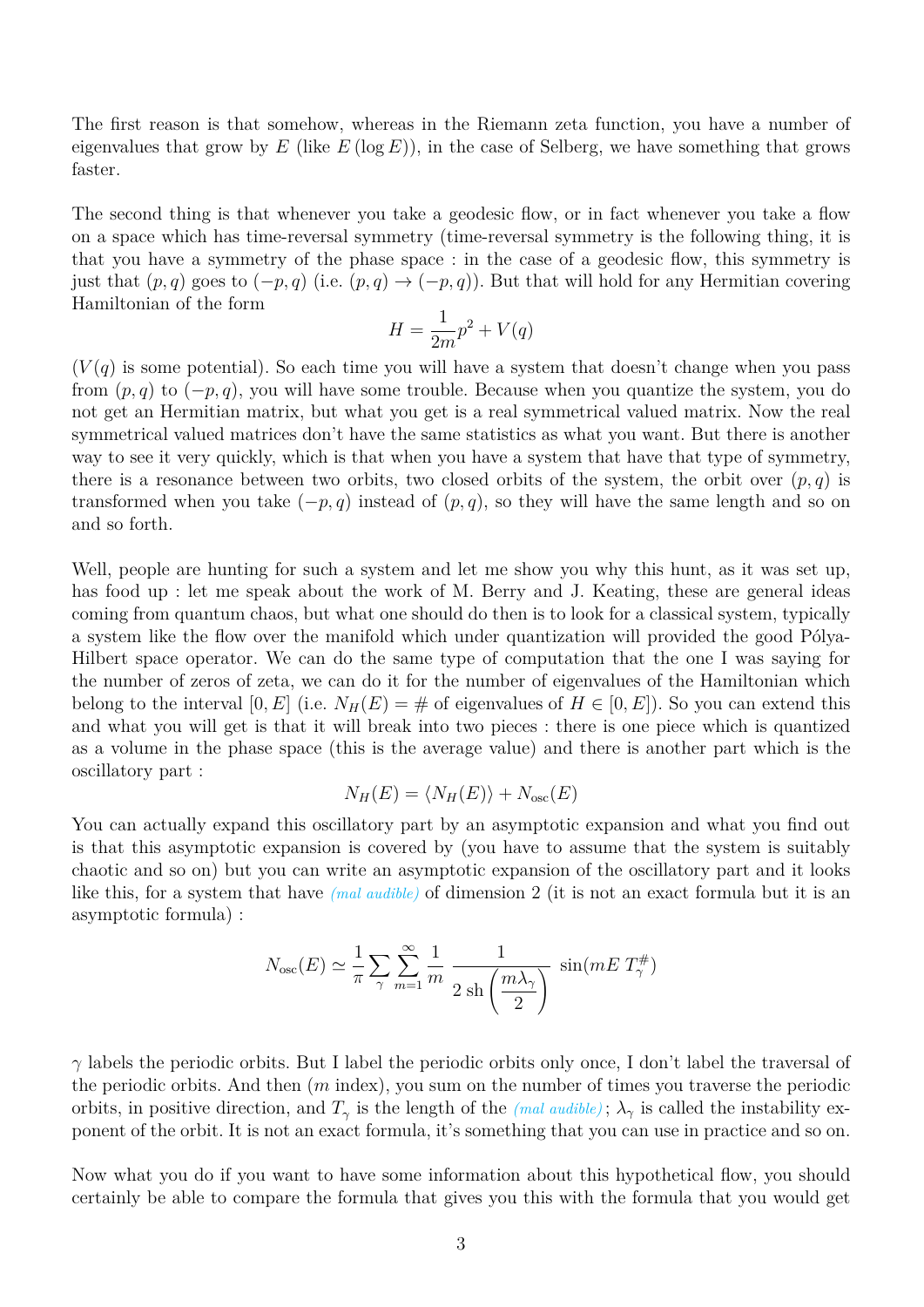from this expression upstairs by replacing zeta by the Euler product formula. If you write log as a log of zeta, it's a log of a product, it's a sum, convergent, and each of the terms that appears in

zeta is just 1  $\frac{1}{1-\frac{1}{1-\frac{1}{1-\frac{1}{1-\frac{1}{1-\frac{1}{1-\frac{1}{1-\frac{1}{1-\frac{1}{1-\frac{1}{1-\frac{1}{1-\frac{1}{1-\frac{1}{1-\frac{1}{1-\frac{1}{1-\frac{1}{1-\frac{1}{1-\frac{1}{1-\frac{1}{1-\frac{1}{1-\frac{1}{1-\frac{1}{1-\frac{1}{1-\frac{1}{1-\frac{1}{1-\frac{1}{1-\frac{1}{1-\frac{1}{1-\frac{1}{1-\frac{1}{1-\frac{1}{1-\frac{1}{1-\frac{1}{1-\frac{1}{1-\frac{1}{1-\frac{1}{1-\frac{1$  $p^{\tfrac{1}{2}+iE}$ 2 , and you get, −log  $\sqrt{ }$  $\left(1-\frac{1}{1}\right)$  $p^{\textstyle{\frac{1}{2}}}$  $\frac{1}{2}+iE$  $\setminus$  $\overline{1}$ 

What will you get when you will expand this ? You will get another formula. Let me write the

$$
N_{\text{osc}}^{\zeta}(E) \approx \frac{1}{\pi} \sum_{p=2,3,5,7,\dots} \sum_{m=1}^{\infty} \frac{1}{m} \frac{1}{p^{m/2}} \sin(m E \log p)
$$

*(writing the term*  $\frac{1}{\epsilon}$  $\frac{1}{p^{m/2}}$ , he says it looks right; and when he writes the sin, he says "because it is an *imaginary part so you would find a sine also")*. Except that I made a mistake, so if you are bored, you can try to find the mistake, and you will see that this mistake is absolutely essential.

So let's ignore the mistake for the time, and let's write that this is positive. So I mean what you can say :

- $(A)$  the first thing that you can say is that for the flow we are looking for, the periodic orbits should be labeled by primes; the lengths of the orbits, the periods, should be  $\log p$ , that's clear, and the stability exponent should be also equal to  $\log p$  (i.e.  $\exp \lambda_p = \log p$ );
- B The second thing we can say of course is also that there must be no time-reversal symmetry ; if you had reversal symmetry, it would mean that each orbit in fact in this count is actually counted twice and that's impossible, I can't have a 2 for an orbit ;

What is the mistake which I did? I forgot a minus sign, an overall minus sign. You see if you are careful, when you compute the sign which is here, you'll find unfortunately there is an overall minus sign here (putting a bold minus sign in front of the expression for  $N_{\text{osc}}^{\zeta}(E)$ ). Now that's really bad, this overall minus sign. Because you could try to say the things by putting major exponents but it will never be consistent with the sign minus one. Because it would be some *i* to some *n*, and it will never consist to give you a minus one. So that's a big problem.

*(une remarque d'un auditeur : "Why there is a problem ?")* Well you have two oscillations, there is one which sort of oscillate in a positive way and the other in a negative way. There is no way you can say you know.

So this is really like the very starting point, the reason why a relatively naive approach like the one of Dyson doesn't work. And if we wonder to understand what happens, what you need is broadely to extend the framework.

There is another thing of course that should be done with respect to this problem and it is to understand somehow what is the correct framework in which to think about zeta functions. Let me go to that and this framework is :

## **Global fields and Algebraic geometry.**

The idea there is the following : after a little while, you find out that the zeta function which is associated to a field, which is the field of rational numbers  $\mathbb{Q} = K$ , and you find out that the only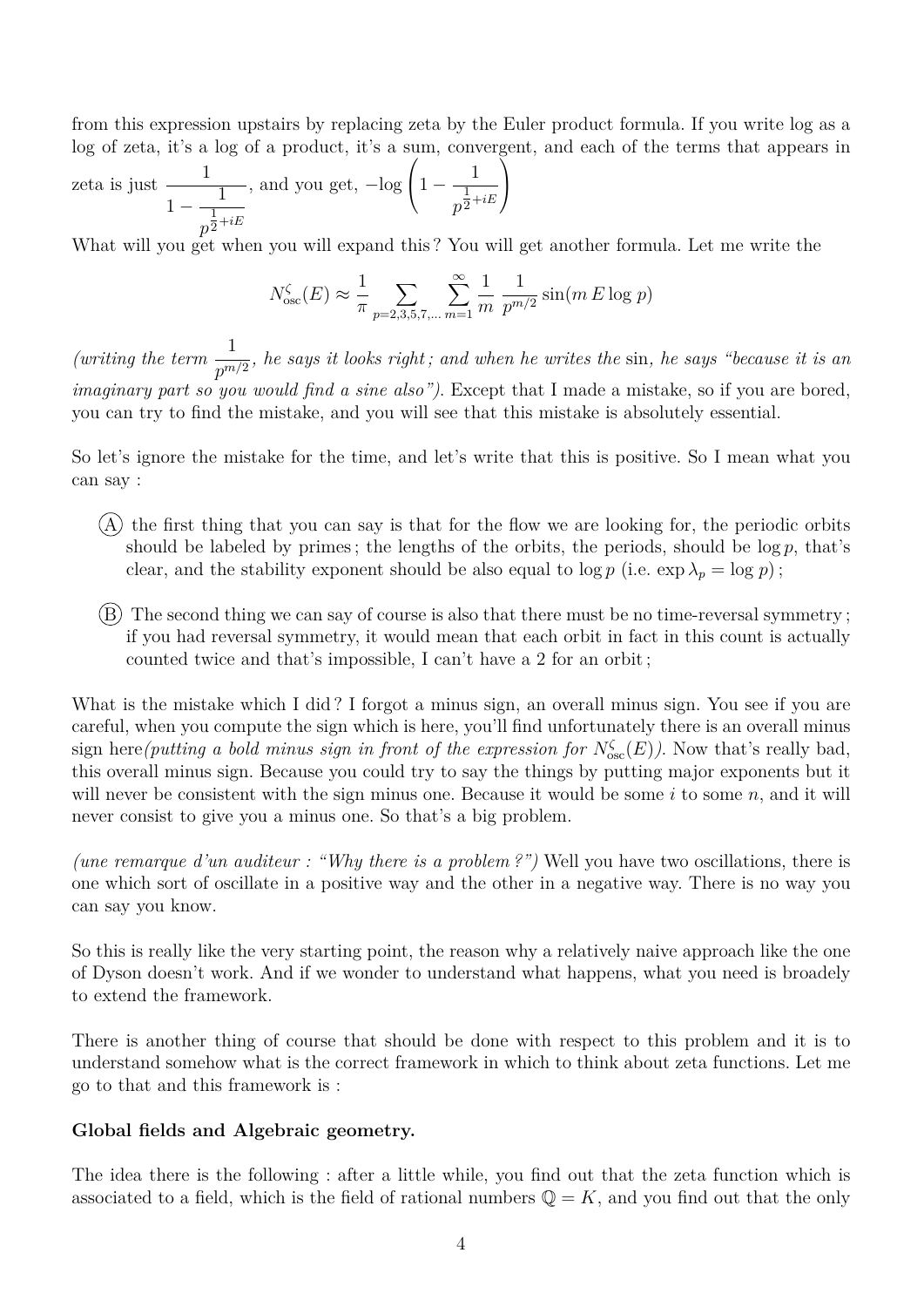properties of this field which are really being used mainly *(mal audible)* that what you will have is that of course there will be zeta functions for fields like  $\mathbb{Q}(\sqrt{2})$ , the fields of algebraic numbers (*that he writes*  $a\mathbb{Q}$ #). But this will be isomorphic to *K*. But it turns out that there is another special case of this fact "which are the rights fields ?" to handle the problem and these are fields of functions, these are functions fields over a curve  $\Sigma$  but now instead of working on finite fields of numbers, you work on finite fields of functions on  $\Sigma$ ,  $\mathbb{F}_q$ . So what is more important is not that you have these two special cases really, what is mainly important is that the fields for which the problem is well posed and hopefully the answer is positive can be defined conceptually in a fruitful manner, and this is really what matters. These fields are technically called global fields but let me tell you their definition.

The definition is the following : a field *K* (I consider a field just countable, it has no topological structure). So *K* is global if and only if *K* sits inside a locally compact ring *A* which we have to assume to be non discrete and semi-simple, and  $K \subseteq A$  and it's a subset in some cases equal. By this equal, I mean it is discrete and co-compact.

So what you find out from this equality is that even though the field itself has not a known topology, it is tied up by this relation to a locally compact ring which of course has a very interesting topology and somehow, it turns out moreover that this ring is unique. Namely *K* determines *A* and *A* determines *K*. And the Riemann hypothesis should be true for that situation, for all global fields. Now it turns out that you can specialize yourself in the function fields case, and what happens there is that you have something much better which is acting for you in the sense that you have some sort of a dictionary, some sort of bilingual text which allows you to translate immediately the properties that you find technically for the theory of corresponding zeta function, to translate them geometrically ; it's like you want as if the first thing that you get is that it turns out that the zeros of  $\zeta$  have there a clear spectral interpretation :

The dictionary is as follows :

| zeros of $\zeta$     | eigenvalues of the Frobenius acting on $H^1_{\text{et}}(\Sigma,\mathbb{Q}_l)$ |
|----------------------|-------------------------------------------------------------------------------|
| Functional expansion | Poincaré duality                                                              |
| Explicit formulas    | Lefschetz formula                                                             |
| HR                   | Castelnuovo inequality                                                        |

*(First line of the dictionary)* : The finite field  $\mathbb{F}_q$  is not algebraically closed and you need to pass there by product acting on some strange space which is called the etale cohomology of the curve with values unfortunately not in complex numbers that would be too nice, but in *l*-adic numbers, where *l* is prime to the characteristic of the field. So somehow you don't really get the spectral interpretation but you almost get it because you do get a space which is not a complex Hilbert space but which is not so far.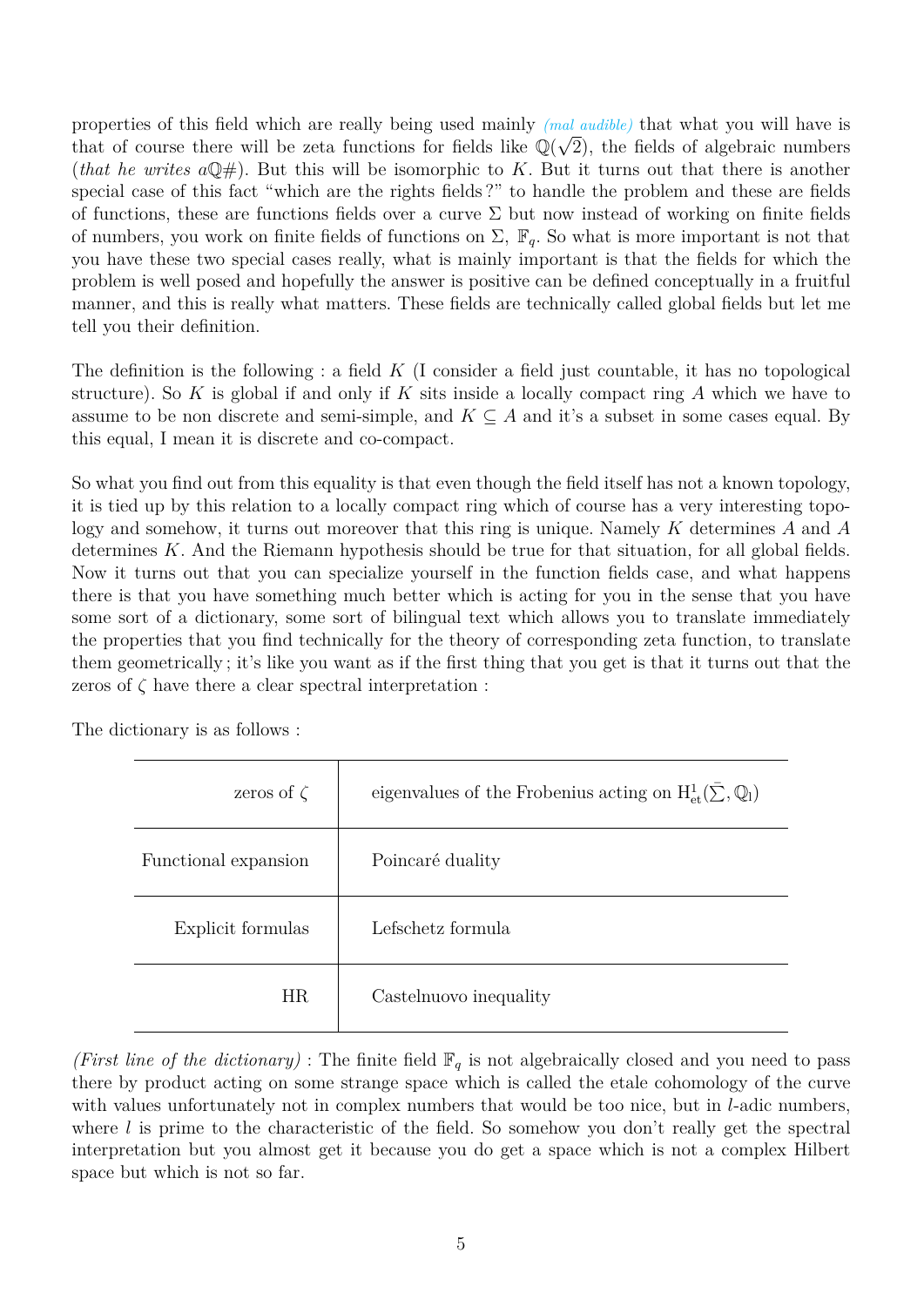Then the second thing that you have is that the functional equation is just Poincaré duality for this cohomology.

The next line which is extremely important is the explicit formulas. So what is an explicit formula for instance for  $SO(1)$ , and if you understand that, you will understand that you know them : in SO(1), an explicit formula, it's a formula that relates zeros to the primes in the Euler product expansion. In  $SO(1)$ , we saw how to compute the oscillatory term asymptotically given by this formula. It's typical of what you have in explicit formulas. So the explicit formula is in fact the same as a Lefschetz formula for the Frobenius. Namely what is this formula ? What does Lefschetz formula look like ? It is a Fourier that is just telling you that if you count the number of fixed points of some transformation  $\varphi$ , you can count them by the following :

 $\#\text{fix } \varphi = \text{Trace }\varphi/H^0 - \text{Trace }\varphi/H^1 + \text{Trace }\varphi/H^2$ 

*(Traces of action of varphi over*  $H^0$  *(resp.*  $H^1$ *, resp.*  $H^2$ *)*.

That's really what you have. All right. And then you can go ahead and you have a beautiful dictionary for understanding this bilingual text that allows you to think about things, because you have geometric notions. That was the thing I wanted to provide because generally I want to provide tools that allow to think geometrically.

Now we immediately see from the Lefschetz formula what was the trouble with this strange approach and why we had this problem of the overall minus sign.

From this picture, we immediately see the solution : when we look at this last formula *(showing*  $H^1$  *in the first line of the dictionary*), we see that the spectral realization is in  $H^1$ ; but when we look in this last formula, we see that  $H^1$  is preceded by a minus sign.  $H^0$  is a very trivial space, it's a 1-dimension space and by duality,  $H^2$  is also a trivial space in 1-dimension. In the formula, you see the overall minus sign before the part concerning  $H^1$ . So you are stuck, this tells you that you were wrong to look for spectral interpretation in the sense at what physicists called an emission spectrum. *(une remarque d'un auditeur, mal audible)*, il a raison mais AC dit qu'il reviendra à la remarque ultérieurement). Now the point is really the following : what is the lesson from that ? The lesson of that is that now we understanded what the problem was. The information C is the following :

 $(C)$  The Pólya-Hilbert spectral interpretation of the zeros should be an absorption spectrum.

What do I mean by that? I mean in the central physics : when you look at a very distant star, what you see in the light is that a certain number of lines are missing, it's a number of dark lines. You don't see dark with a number of white lines, what you see are missing lines. In other words, what I'm saying is that you should attend from that space as appearing not as such, but from its negative. In more fancy operational mathematical language, it should appear as a cokernel, it should appear as a difference. So that's extremely important of course. And there is another thing that we learn, by continuing with this dictionary, which is if you want what the group should be. If you look at the situation of a positive characteristic, namely the situation where we take a curve on our finite field, then what happens is that it's not a flow that you get, it's really a single transformation which is this Frobenius transformation. So what you have here is the naturals Z. It's not a flow. That might worry you, because you might say "How am I going to find a general answer, if in one case I am looking for an action for  $\mathbb{Z}$ , and in the case faced with 0 characteristic, I am looking for an action of R. Now what you very quickly find out is that because of class fields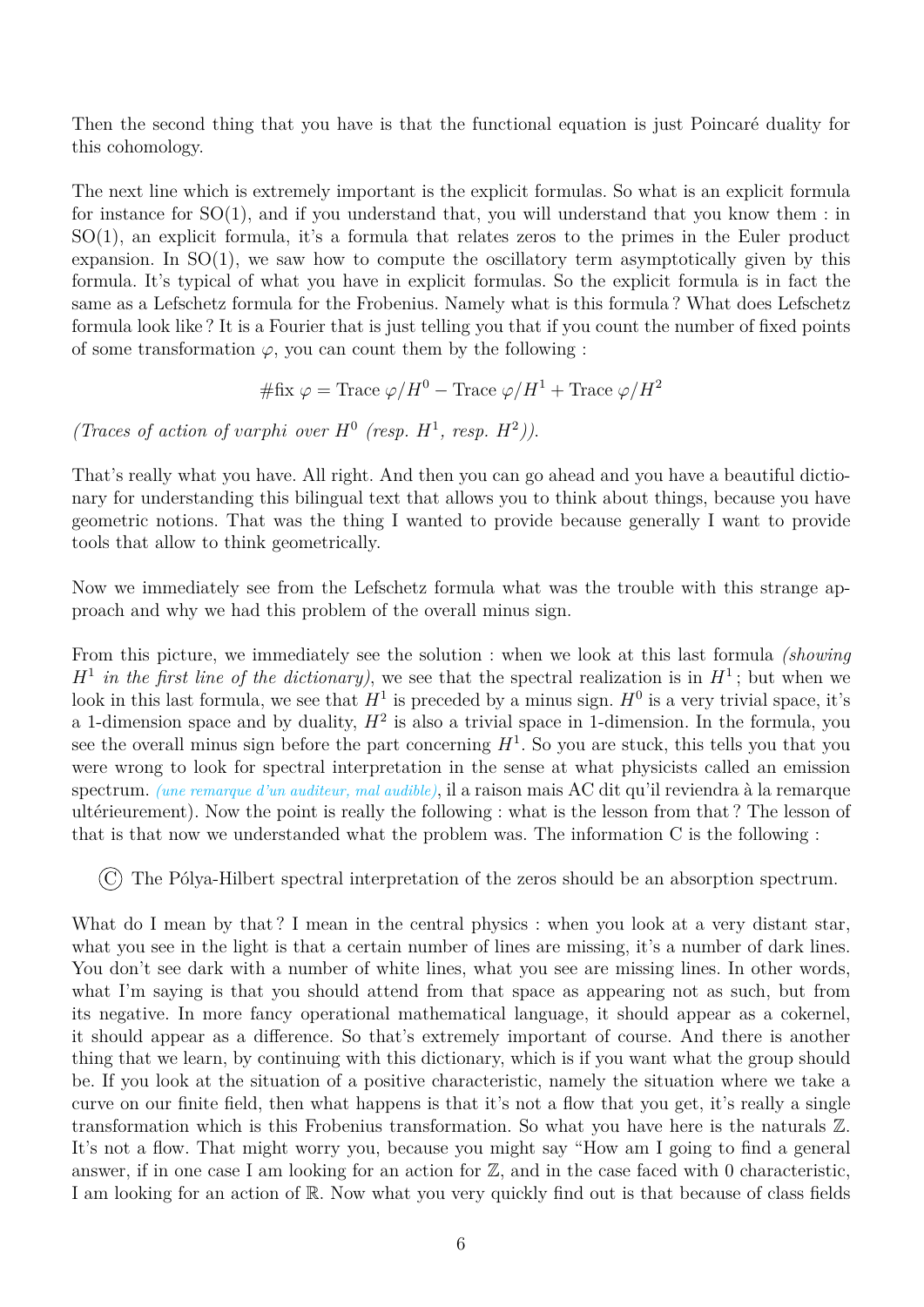theory, these two groups in fact *(relating*  $\mathbb Z$  *and*  $\mathbb R$  *to a third object encompassing them)* have a general formulation. The true group, the group that you should look for that will act on the space is the following : it is  $G = GL_1(\mathbb{A})/GL_1(K)$ . This group has a name, it is called the idele class group. An essential step in class field theory is that this group is up to a compact group isomorphic to  $\mathbb Z$  when you take the situation of finite fields and it's isomorphic to  $\mathbb R$  when you take the case of number fields. So somehow what you gather from this is that which will replace the Frobenius. And when we replace the group in general, it's not  $\mathbb Z$  or  $\mathbb R$  (the real line) but it is this group. *(So he writes the condition D.)*

(D) The group which acts is not  $\mathbb{Z}$  or  $\mathbb{R}$  but is the group  $G = GL_1(\mathbb{A})/GL_1(K)$  (the invertible elements in  $\mathbb A$  evaluated by  $GL_1(K)$ .

This group has a name, it's called the idele class group, and the term idele precises the term adele. The term idele comes from an ideal in a number field and then ideal classes, and then ideles, and eventually adeles. So what was known from many theoricians is that this was the right framework for our topic.

This is the information that we have, but now of course, you would find the space. For another reason that I don't want to describe that is due to statistical mechanics and that is the first line of the dictionary of non commutative geometry, one is very immediately led to the following space and flow :

$$
\text{Space } X = \mathbb{A}/\mathrm{GL}_1(K)
$$

The space is extremely simple and that's the space I will consider. Namely I consider two adeles *a* and  $b$  and I say  $(K^*$  invertible elements of  $K$ , that are not  $0$ ) :

$$
a \sim b \iff \exists q \in k^*
$$
 such that  $a = bq$ 

That's my space. And it is sort of obvious that you have an action on the idele class group, namely the quotient on that space. Why? Because  $GL_1(\mathbb{A})$  acts on  $\mathbb{A}$  simply by this : if I take  $j \in GL_1(\mathbb{A})$ and if I take  $x \in A$ , I will associate to them *jx*, their product. The simplest action that you can take, you just take the multiplicative group on the additive group. And because I want it to act not by  $GL_1(\mathbb{A})$ , but by the quotient by  $GL_1(K)$ , I have to divide, so I mean this is so simple *(mal audible)*.

So let me write the first theorem. The first theorem is the spectral interpretation.

To state it, there have been completely irrelevant little topics and I put them here : it's about the fact that this group *G* is a little bigger than  $\mathbb R$  or  $\mathbb Z$ , it has a compact piece, so let me just remind you of that :

$$
G = K \times \mathbb{R}^*_+
$$
 number fields  
 
$$
G = K \times \mathbb{Z}
$$
 function fields

Don't worry too much about this *K* piece *(underlining K in the two lines above)*. This *K* is important because when I will describe the Hilbert space, I will have to decompose it according to the character of *K*. So this will introduce some notations but don't worry. You could restrict yourself to the case of Hilbert space which is a field of type *K*.

I am now going to give you an interpretation of the zeros and I will not even have to define the zeta functions in general, or the *L*-functions. That's the test for a spectral interpretation, you shouldn't have to define the zeta functions, you shouldn't have to analytically continue, but you should be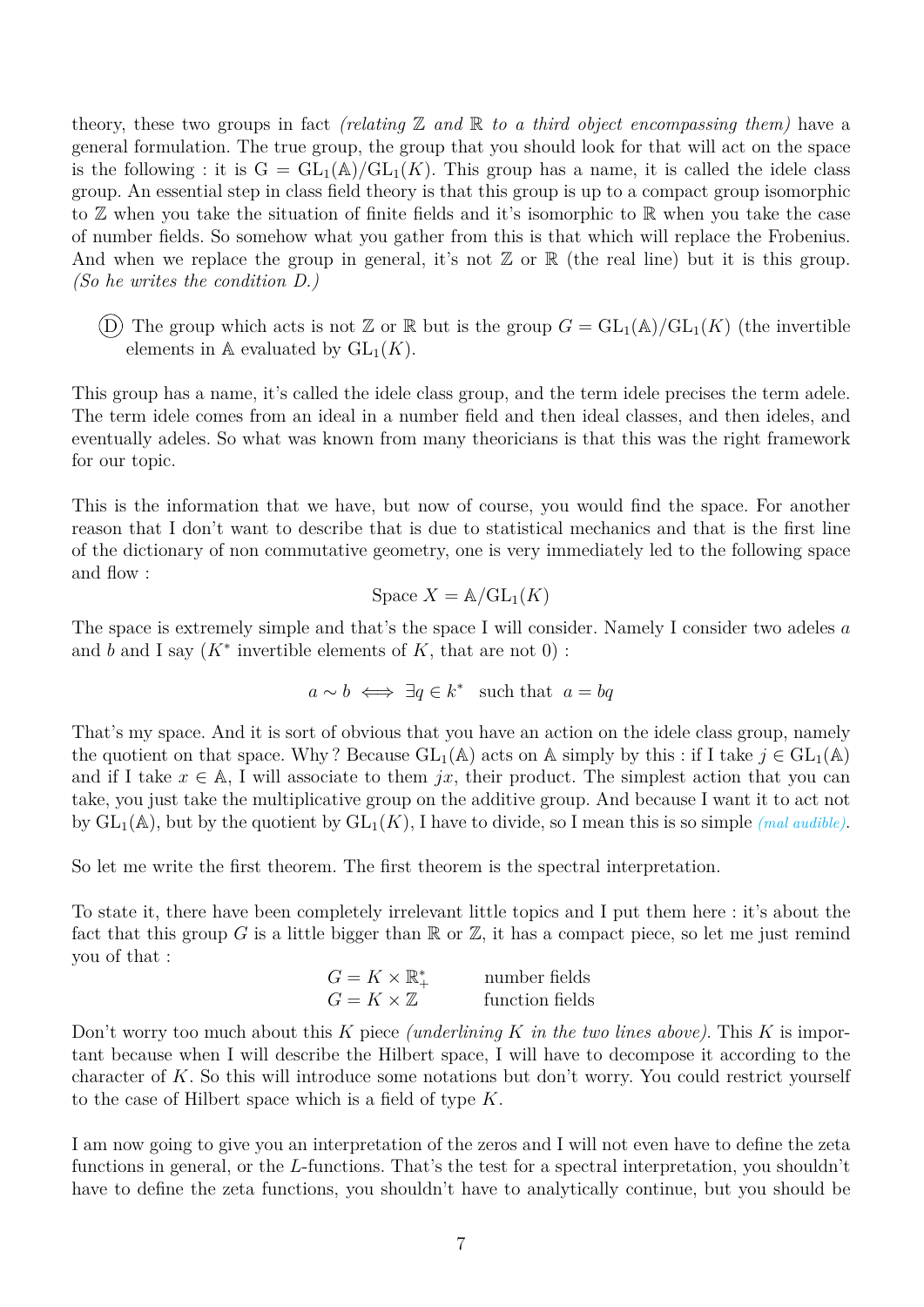able to define the zeros, rightable, without doing anything.

**Theorem 1.** Let E be the restriction map from  $L^2_{\delta}(X) \to L^2_{\delta}(G)$  (to be continued below)

I will explain why I have to put the little decoration  $\delta$  for  $L^2$ . What am I saying here is extremely simple : inside X, I have the group G because if I take an element of  $GL_1(G)$ , if it is an invertible element of  $\mathbb{A}$ , it is an element of  $\mathbb{A}$ , OK?! So inside my space X, I have a much more trivial space, which is the space *G*. So I consider the restriction map, I will define the space morphism later, and I call it *E*. What is  $L^2_{\delta}(G)$ , it is the regular representation of *G*, but I put a weight, which is a Sobolev weight, just to control the additivité de Hecke (grösse additivity), it's computely trivial. Now the claim is that then the space  $\mathcal H$  which is the cokernel of  $E$  is the Pólya-Hilbert space.

But to explain to you how it is the Hilbert space, I have to explain to you what is the operator. But what do we have ? What we have is a representation of the group *G*.

**Theorem 1.** Let E be the restriction map from  $L^2_{\delta}(X) \to L^2_{\delta}(G)$  then the space  $\mathcal{H}$ , which is the *cokernel of E is the Pólya-Hilbert space i.e. with G acting on X by W (and on G itself) you can decompose* H *as a direct sum*

$$
\mathcal{H}=\bigoplus_{\chi\in\widehat{K}}\mathcal{H}_{\chi},
$$

let

$$
D_{\chi} = \lim_{\epsilon \to 0} \frac{W(e^{\epsilon}) - W(1)}{\epsilon}.
$$

*χ* is a character of *K* (i.e. is in  $\widehat{K}$ ), I restrict the action of the group *G* to the compact subgroup *K*. I decompose of course the action according to characters of this compact subgroup. So I get a sum of Hilbert spaces. On each of these Hilbert spaces, let us develop the operator. *U* is the representation in  $L^2_{\delta}(X)$ , *V* is the representation in  $L^2_{\delta}(G)$ , and *W* is the representation in the quotient, *G* acting by *W*. It's clear because every space is sort of covariant constructive so it has a *(mal audible)* representation.

*(réponse à une question) : The idele class group has a maximal compact subgroup that I call K, that's all.*.

Now let me write a statement that is much more precise :

## *(continuation of Theorem 1)*

*Then the spectrum of*  $D_x$  *is discrete, purely imaginary, (it's not self-adjoint because it's like a generator of a group of isometry), and moreover, an element*  $\rho$  belongs to the spectrum of  $G_\chi$  *if and only if two things hold (χ is called a grössencharakter (i.e. a Hecke character) :*

$$
\rho \in \text{Sp } D_{\chi} \iff \begin{cases} \ (\chi, \frac{1}{2} + \rho) = 0 \\ \ \Re \mathfrak{e} \rho = 0 \end{cases}
$$

I am not getting all zeros. I am only getting those zeros which have the correct real part. Moreover you can prove a priori (that's not difficult to see)... *(interruption : "You might get all zeros (mal audible*)." "Yeah, but you cannot prove it at this stage. This is very important, you see. You see, the whole strategy is to prove it later, but at this stage, what you have is the following situation.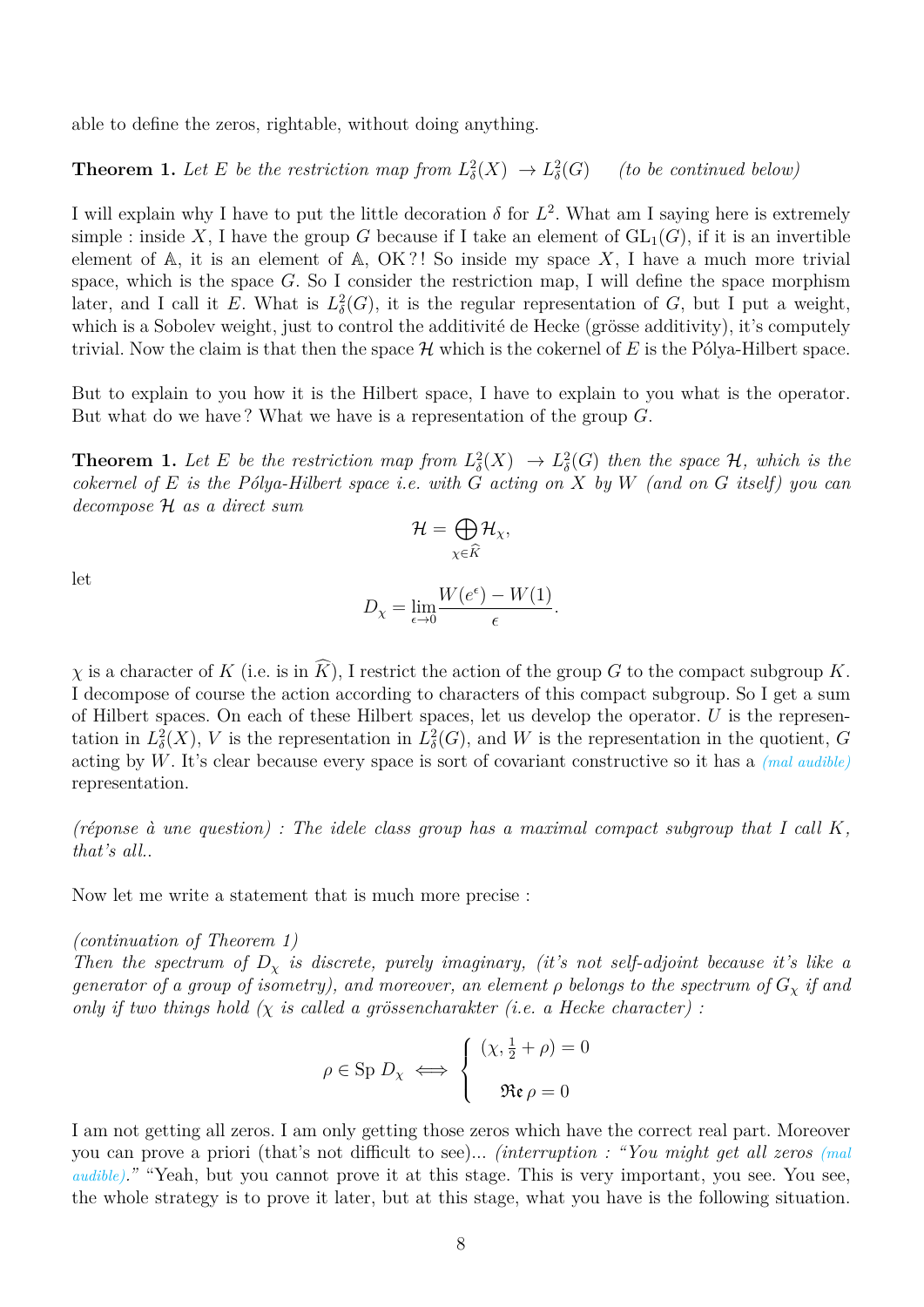You couldn't prove, it would be totally foolish, to hope that at this stage, you could get all zeros. That is foolish. Why is it foolish? Because somehow if you want, it's true that an operator  $D<sub>x</sub>$  of that kind has a purely imaginary spectrum, this is like the spectra radius formula, when you apply the Frobenius, gradually, you shrink the spectum, it's a bit delicate. However, it would be foolish to expect that, the point is that somehow, if you want, the understanding of which zeros you get should follow, like in Selberg's case, from the trace formula. Somehow this is like a small epsilon story *(mal audible)*. However, let me tell the following fact : even for Riemann zeta, I didn't have to bring the analytic continuation, let alone to define the Riemann zeta function or the *L*-function, I didn't define the *(Lefschetz ? mal audible)*. What I am telling you is that just by a very simple story, of the additive group and the multiplicative group, of a global field, which I have written upstairs, out of the comparison between the additive and the multiplicative, fall down *(mal audible)* the zeros of the *L*-functions. You didn't have to define anything, somehow the problem presents itself as the problem of understanding the line. But it is not the real line, it is the adelic line. What I am saying is that if you try to understand the adelic line, you will immediately need a space like this to understand the zeros.

Now as I said, the big problem, now, the big issue is that ok, you have the zeros that are on the correct critical line but how do you know you have all of them. To do that, the natural thing to do... the first of all I should say is why it is *L* <sup>2</sup> and why it is not quantization. It is very clear. Why it is *L* 2 is because the space is as the space of Lagrangian leaves in a foliation when you *(mal audible)* from eigenspace.

Now let me go and the natural thing to do now is to compute the trace, namely what you want is to have a trace formula that computes the following trace of an integral of some function  $h(q)$ :

$$
\text{Trace} \int\limits_{g \in G} h(g)W(g) \; d^*g
$$

where  $d^*g$  is the Haar measure of the group. *G* is a locally compact group, it has a Haar measure and so on, and now, what we would like to do is to compute this trace. Of course, from the spectral side, we know what is this trace. It is just equal to :

Trace 
$$
\int_{g \in G} h(g)W(g) d^*g = \sum_{\rho} \hat{h}(\chi, \rho)
$$

 $(\rho, \text{ index of the sum, satisfies the two conditions appearing in the theorem 1 above).$   $\hat{h}(k)$  is the Fourier transform of *h* evalluated at a Hecke character (grössencharakter) *χ* and *ρ*.

This is exactly left in Selberg's situation, you have on one side the spectral side, the computation of the trace, but now what you want is another trace. Here you have that the trace of a matrix is the sum of its eigenvalues. Now what you want is another formula that tells you that the trace of the matrix is given by the sum of its diagonal elements. And this is exactly where the Lefschetz formula enters. What do we have? We have a space, which is  $L^2_{\delta}(X)$  and we define *h* to be the cokernel. So what does it mean to be the cokernel? It means that you will have like an exact sequence :

$$
0 \to L^2_{\delta}(X) \to L^2_{\delta}(G) \to h \to 0
$$

What is this telling ? It tells that if you want to compute the trace here *(underlining h)*, you should compute and have that the sum of the trace  $L^2_{\delta}(X)$  and the trace h is equal to the trace  $L^2_{\delta}(G)$ . This is exactly where is the minus sign of course. Because out of such a formula, you are going to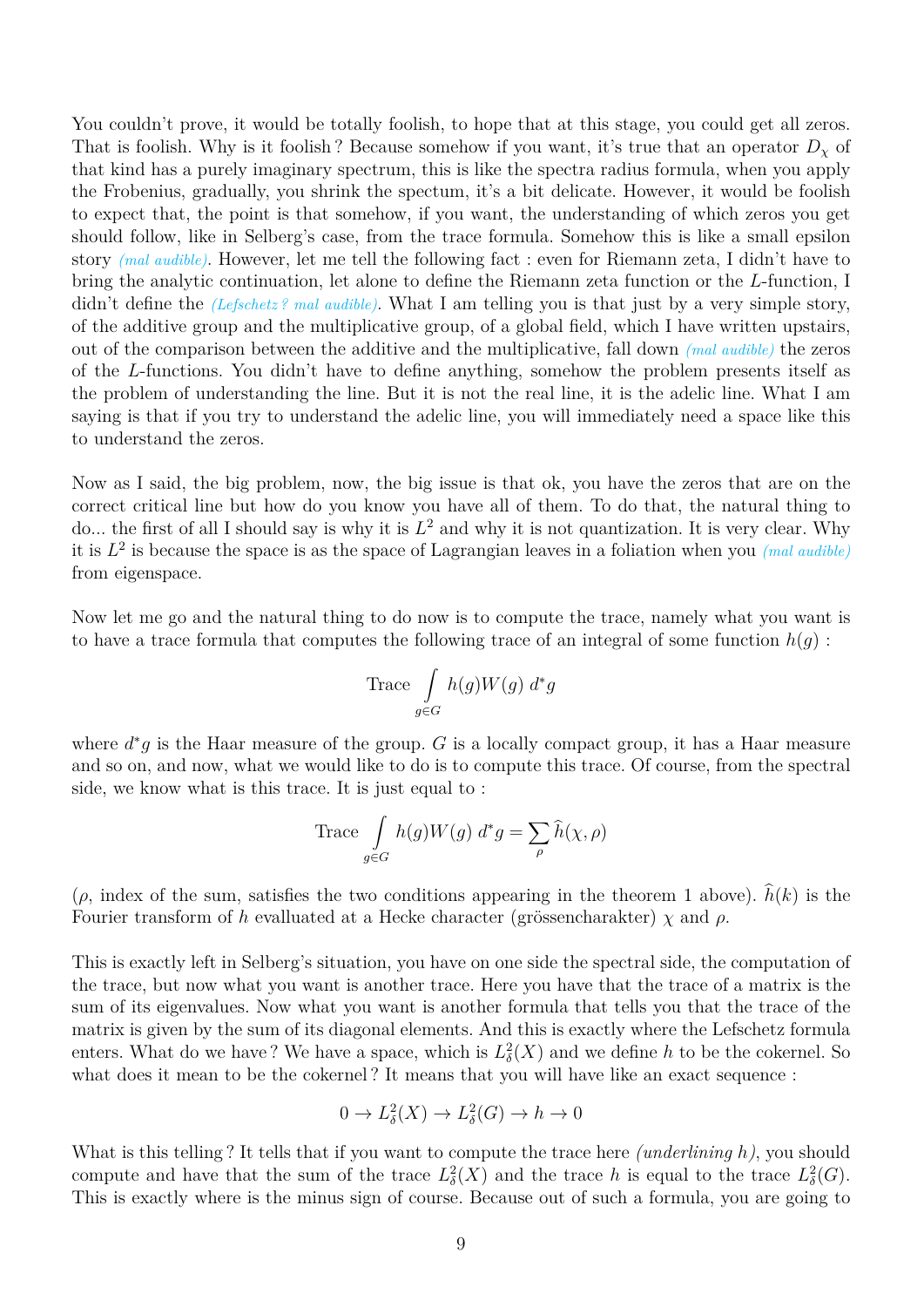get that the trace on *h* is minus the trace on  $L^2_{\delta}(X)$  plus the trace on  $L^2_{\delta}(G)$ . But the trace here *(underlining*  $L^2_{\delta}(G)$ ) is very trivial to compute because it is the trace of the regular transformation, that's proportional to *h* of 1. So there is no problem. So you see that the whole issue is to understand what is the trace in this space *(surrounding*  $L^2_{\delta}(X)$ ).

What is the trace in this space ? What do we have ? We have a space *X* on which *G* is acting by transformation. We want to compute the trace of a group of diffeomorphisms for a flow acting on this space *X*. And what we have for that is exactly the group from Atiyah and Bott for a Lefschetz formula for instance, in the case of manifolds, and in more elaborated cases.

Let me make some recall : if you take a manifold  $M$  and  $\varphi$  a diffeomorphism on the manifold (i.e.  $M, \varphi \circlearrowleft$ ). Then you can look at the following operator which is

$$
(U\chi)(x) = \xi(\varphi(x)).
$$

We can rewrite this as an integral :

$$
(U\xi)(x) = \xi(\varphi(x)) = \int k(x, y)\xi(y)dy
$$

where  $k(x, y)$  is just the coordinates, it's the delta function  $\delta(y - \varphi(x))$ . I have just rewritten the kernel.

What should be the trace ? It should be :

"Trace" 
$$
(U) = \int k(x, x) dx = \int \delta(x - \varphi(x)) dx
$$

Of course, it will only exist on the fixed points, otherwise the zeta function vanishes. And near of fixed points, you can make a change of variable, and this will give you that this integral is equal to :

$$
\int \delta(x - \varphi(x)) dx = \sum_{\varphi(x) = x} \frac{1}{|1 - \varphi'(x)|}
$$

The denominator of the fraction is a determinant.

So in other words, I have done nothing but rewriting the fact that the trace of a map matrix is the sum of the diagonal elements, but because these diagonal elements are continuous, I have to introduce this transversalic factor which is there *(showing the last fraction above)*.

That immediately of course extends to flows. You know how to deduce I presume the Lefschetz formula from this : you just write the same formula for action on a differential form and then, in the denominator, you get not the absolute value of the determinant but you get the determinant.

So now this formula extends to flows, and what does it give you ? You take a flow now, it's a little bit more complicated, because you will have to distinguish between periodic orbits of the flow and zeros of the flow. There will be two types of contributions but essentially the formula will be the same. So let me write it first in a fancy way and then in an elegant manner. So for a flow, if you take the trace of the integral of  $h(t)U(t)dt$ :

$$
\text{Trace}\int h(t)U(t)dt
$$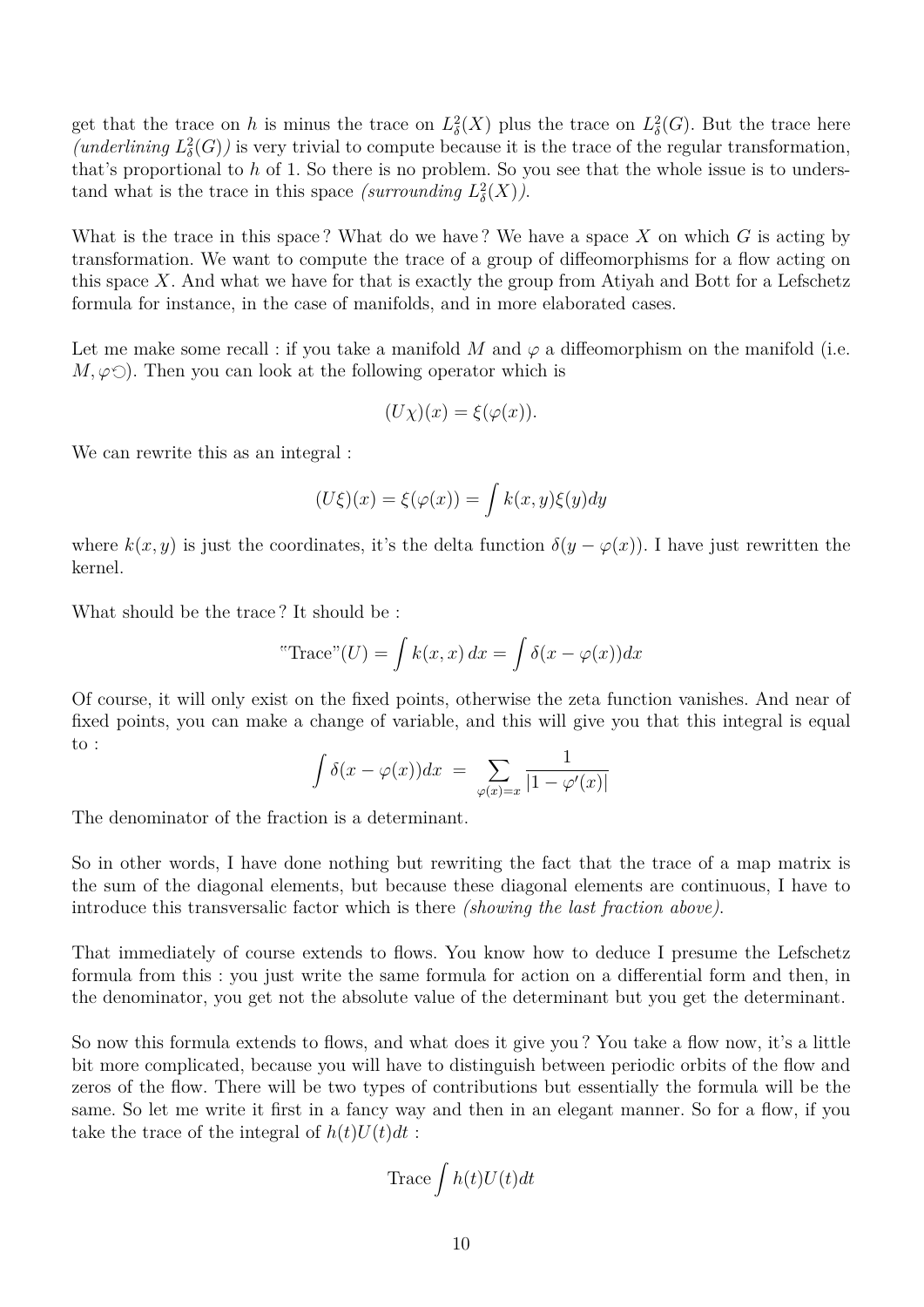*(underlying*  $U(t)$ *, this is*  $\xi(f_{\sigma}(x))$ *) (mal audible)* Use a transformation of function that transforms this, *(and writing before that)* in  $(U_t \xi)(x)$ . It's equal to this : you have a flow  $F_t$ ,  $F_t$  is the exponential of the vector field (i.e.  $F_t = \exp t\nu$ ). So let me write first the formula in fancy terms. What you will have is a sum of periodic orbits first, there will be fixed points so you will have periodic orbits, and each of them will contribute by the sum *(writing)* but now it will be for *m* that belongs to  $\mathbb{Z}$ :

Trace 
$$
\int h(t)U(t)dt = \sum_{\gamma} \sum_{m \in \mathbb{Z}} T_{\gamma}^* \frac{h(mT_{\gamma}^*)}{|1 - F_{T/mT_{\gamma}^*}|} + \sum_{\nu_l=0} \int \frac{h(u)}{|1 - F_u^*|} du
$$

 $(T^*_{\gamma}$  is the length of the primitive orbit). This is the first contribution and you have another contribution which is the sum on the zeros of the flow and each zero contributes by an integral, the denominator is the tangent map of the flow.

Of course I don't want to have described the form because I want to have this formula by its ingredients. What is the beautiful formula ? It is the following, it is that it is a sum in fact, over all periodic orbits, whether there is a point or a non trivial orbit, and for each of them, you write an integral, even for that *(pointing the first sum)*, you write an integral. It's an integral over the isotropic group for any point in the orbit. So it would be *(mal audible)*

Trace 
$$
\int h(t)U(t)dt
$$
 =  $\sum_{\gamma} \sum_{m \in \mathbb{Z}} T_{\gamma}^* \frac{h(mT_{\gamma}^*)}{|1 - F_{T/mT_{\gamma}^*}|} + \sum_{\nu_l=0} \int \frac{h(u)}{|1 - F_u^*|} du$   
 =  $\sum_{\text{periodic orbit}} \int_{I_x} \frac{h(u)}{|1 - F_u/|}$ 

Well  $d^*u$  is the Haar measure on the isotropy, which is normalized until it has covolume 1. When you have this factor here *(underlining*  $T^*_{\gamma}$  *in the first line of the last formula above)*, it is telling you that the true measure is the counting measure times this factor. And this has covolume 1.

So this formula is not very difficult to proof, it's just spectral, and what is also not difficult to justify is that, because I put absolute value at the denominator instead of taking the determinant, this formula continues to hold when you take a local field, or if you take adeles and so on.

So what I will now write is simply the same formula for the action of the group *G* on that space. And I just go on and write it down. When you compute the periodic orbits of this flow, and you find that they are exactly parametrized by ranks, in fact by what number theoricists call places, there are more than primes because there are also primes at infinity which are called places. So what you get is a sum, you just compute it, naively, and then you get the same types of terms like in the preceding formula, an integral, and you compute the isotropy that corresponds to each place and you find that it is what is called the local field at the place *t*, namely you take your field *K*, you complete it at the place, and you get a non trivial subgroup which is contained as a subgroup in the group *G*, this inclusion is well known in class fields theory, so you are on the right track, now what do you get, you get a term which is  $h(u^{-1})$  (*u* inverse) over  $|1-u|_v$  (i.e. module of 1 minus *u* in the local field) and finally you have the multiplicative Haar measure *d* <sup>∗</sup>*u* normalized on the local field so it has covolume 1. That's what you get from the trace, by this computation.

$$
\sum_{v \text{ a place}} \int_{K_t^* \subset G} \frac{h(u^{-1})}{|1 - u|_v} d_u^*
$$

Now what you do is that you open a book of number theory, what are the ingredients of André Weil, the book in which he took the Riemann work and he tried to rewrite this very complicated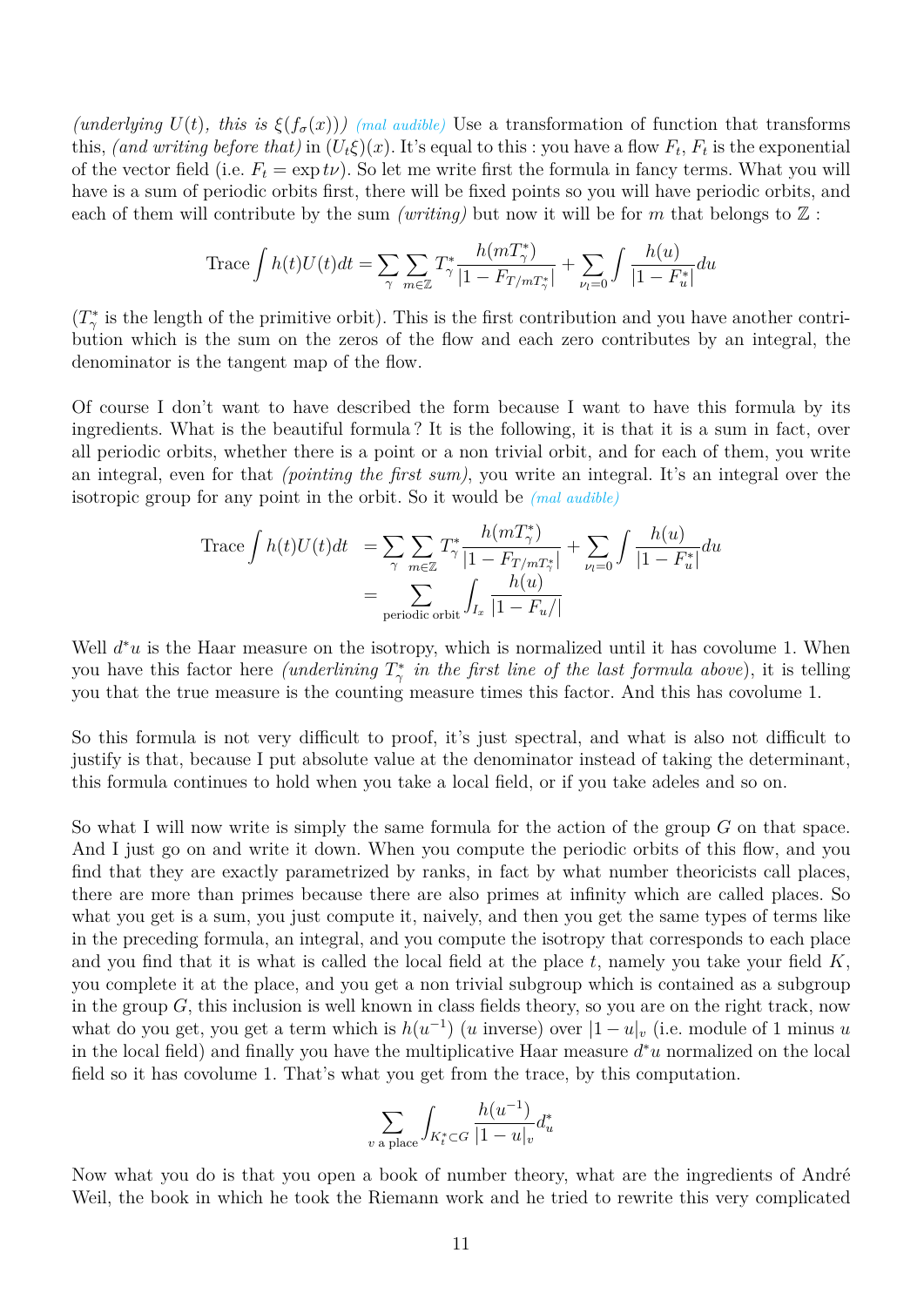explicit formula of Riemann (where are involved principal values and so on), and he find himself this formula *(showing the last formula he has framed)*. In other words, this formula is computed by Weil and what is it ? What is it equal to ? Well, it is equal to the following ? Weil tells that this is equal to the *h* Fourier transform at 0 plus the Fourier transform of *h* at 1 minus (and this is again our minus sign) the sum over of zeros of *L*-functions (the index is  $L(\chi, \rho) = 0$ , *(writing the ρ, he tells "and you take it at Hecke character (grössencharakter)", like here, showing the preceding Hecke character grössencharakter on a far blackboard)* of the Fourier transform of *χ* and *ρ*.

$$
\sum_{v \text{ a place}} \int_{K_t^* \subset G} \frac{h(u^{-1})}{|1 - u|_v} d_u^* = \hat{h}(0) + \hat{h}(1) - \sum_{L(\chi, \rho) = 0} \hat{h}(\chi, \rho)
$$

Now you look back, and it's not difficult to see (I have not enough time to define the space  $L^2_{\delta}(X)$ but it's very easy to see that when you define it, you have to impose that the function vanishes at zero, and that its Fourier transform vanishes at zero, because the point 0 and the space *X* are fixed by the action of the group *G*.

So what you find when you compute this trace... is that if you could, well that is very the mainly point. The mainly point is the following : If one can justify the trace formula there (which was just computed by Lefschetz), than one gets the following :

$$
\hat{h}(0) + \hat{h}(1) - \sum_{\chi=0} \hat{h}(\chi, \rho) = \hat{h}(0) + \hat{h}(1) - \sum_{\chi=0} \hat{h}(\chi, \rho)
$$
  

$$
\Re(\chi) = \frac{1}{2}
$$

(on the left side, the sum is computed over all zeros, on the right side, only on those that are on the critical line).

Now it is very easy to deduce from that the lambda test function *h (mal audible)*.

Let me just say one thing. The Weil formula was very astonishing for the first time for me (?? *mal audible)* and there is one fact which is completely obvious on this form. Let me tell you what it is. It's that each time the function h is positive, in the naive sense, that  $h(u)$  is positive for every value of *u*, then this form *(the last written)*, is positive, that's completely obvious. So somehow what you know is that if you wanted to obtain a trace formula, that couldn't be a trace formula from a too complicated quantum theoretic nature, because it's not true in general that when you take the trace of ... operator, it will be positive. *(mal audible)*. It's only true for the termination of the system. This formula was graded for interpretation, exactly as for Frobenius, by permutation of the space.

For some time, I have really tried to justify this formula rigorously, there are problems and one of them is that you have principal values, exactly as in Selberg's, and so on. There is a very nice Selberg's fact that is that when you compute the Selberg's values, you find exactly the same as in André Weil's formula, and they involve the Euler constant and a log(2*π*), it is scalar *(mal audible)*. After a while, I sought to believe that instead of trying to justify on the nose this formula, mightly what I had to try to do was simply to say the following : one is exactly in the same situation as in the case of finite fields in which one has a curve, and the role of the curve... you see, the curve is like the difference between *G* and *X*. It is a circle and when you compute, you find exactly the right orbits of Frobenius. One has to replace for the Frobenius, one has a spectral interpretation, like the first time evolutional and one has the other lines of the dictionary for instance the Lefschetz formula for instance with explicit formulas. It is possible that Riemann hypothesis is much deeper.